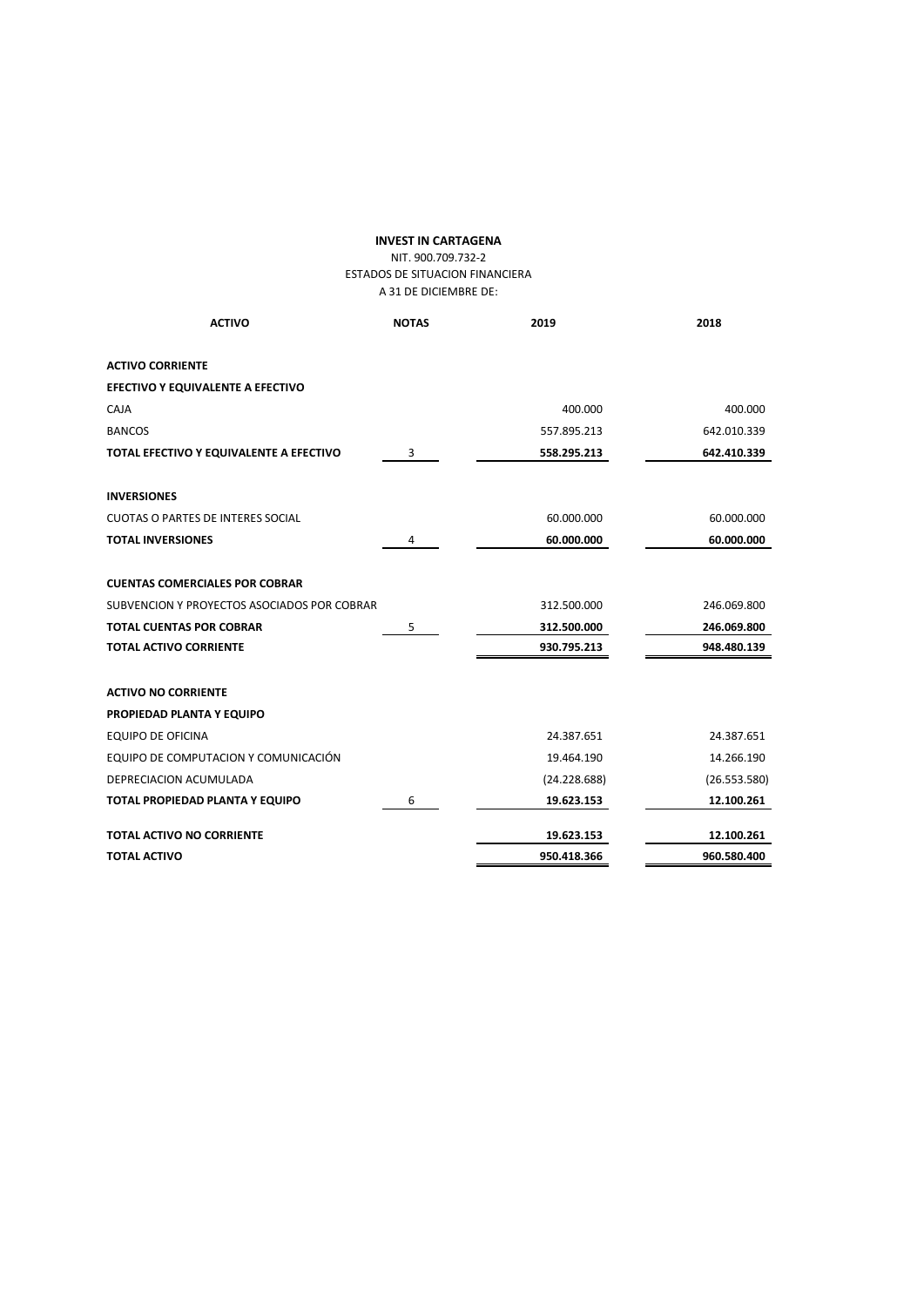#### **PASIVO**

| <b>CORRIENTE</b>                         |                |             |             |
|------------------------------------------|----------------|-------------|-------------|
| <b>CUENTAS POR PAGAR</b>                 |                |             |             |
| <b>PROVEEDORES</b>                       |                | 100.713.414 | 128.024.985 |
| TOTAL CUENTAS POR PAGAR                  | 7              | 100.713.414 | 128.024.985 |
|                                          |                |             |             |
| <b>IMPUESTOS GRAVAMENES Y TASAS</b>      |                |             |             |
| RETENCION EN LA FUENTE                   |                | 2.800.456   | 4.830.000   |
| IMPUESTO DE INDUSTRIA Y COMERCIO         |                | 1.552.260   | 1.052.000   |
| RETENCIONES Y APORTES DE NOMINA          |                | 5.018.700   | 4.675.700   |
| TOTAL IMPUESTOS GRAVAMENES Y TASAS       | 8              | 9.371.416   | 10.557.700  |
| <b>BENEFICIOS A EMPLEADOS</b>            |                |             |             |
| <b>CESANTIAS CONSOLIDADAS</b>            |                | 5.000.000   | 4.823.739   |
| <b>INTERESES SOBRE CESANTIAS</b>         |                | 600.000     | 578.848     |
| VACACIONES CONSOLIDADAS                  |                | 6.696.547   | 8.906.995   |
| <b>TOTAL BENEFICIOS A EMPLEADOS</b>      | 9              | 12.296.547  | 14.309.582  |
| <b>TOTAL PASIVO CORRIENTE</b>            |                | 122.381.377 | 152.892.267 |
| <b>PASIVO NO CORRIENTE</b>               |                |             |             |
| DEUDAS CON SOCIOS - PROCARTAGENA         |                | 60.000.000  | 60.000.000  |
| <b>TOTAL PASIVO NO CORRIENTE</b>         | $\overline{7}$ | 60.000.000  | 60.000.000  |
| <b>TOTAL PASIVO</b>                      |                | 182.381.377 | 212.892.267 |
| <b>PATRIMONIO</b>                        |                |             |             |
| <b>FONDO SOCIAL</b>                      |                | 437.551.726 | 437.551.726 |
| UTILIDADES ADOPCION POR PRIMERA VEZ      |                | 16.085.979  | 16.085.979  |
| <b>EXCEDENTES O FALTANTES ACUMULADOS</b> |                | 294.050.428 | 292.434.967 |
| RESULTADO DEL EJERCICIO                  |                | 20.348.856  | 1.615.461   |
| <b>TOTAL PATRIMONIO</b>                  | 10             | 768.036.989 | 747.688.133 |
| TOTAL PASIVO Y PATRIMONIO                |                | 950.418.366 | 960.580.400 |

Na Camula Salas

**MARIA CAMILA SALAS SALAS ERICK RENE CABRERA FERICA RENE CABRES CARLOS MARQUEZ BARROS** REPRESENTANTE LEGAL **REVISIOR FISCAL TP 45123-T** CONTADOR PUBLICO MIEMBRO DE ANAYA & ANAYA TP: 148378-T VER DICTAMEN ADJUNTO D-020 FEBRERO 6 2020

 $\mathscr{B}$ Ō